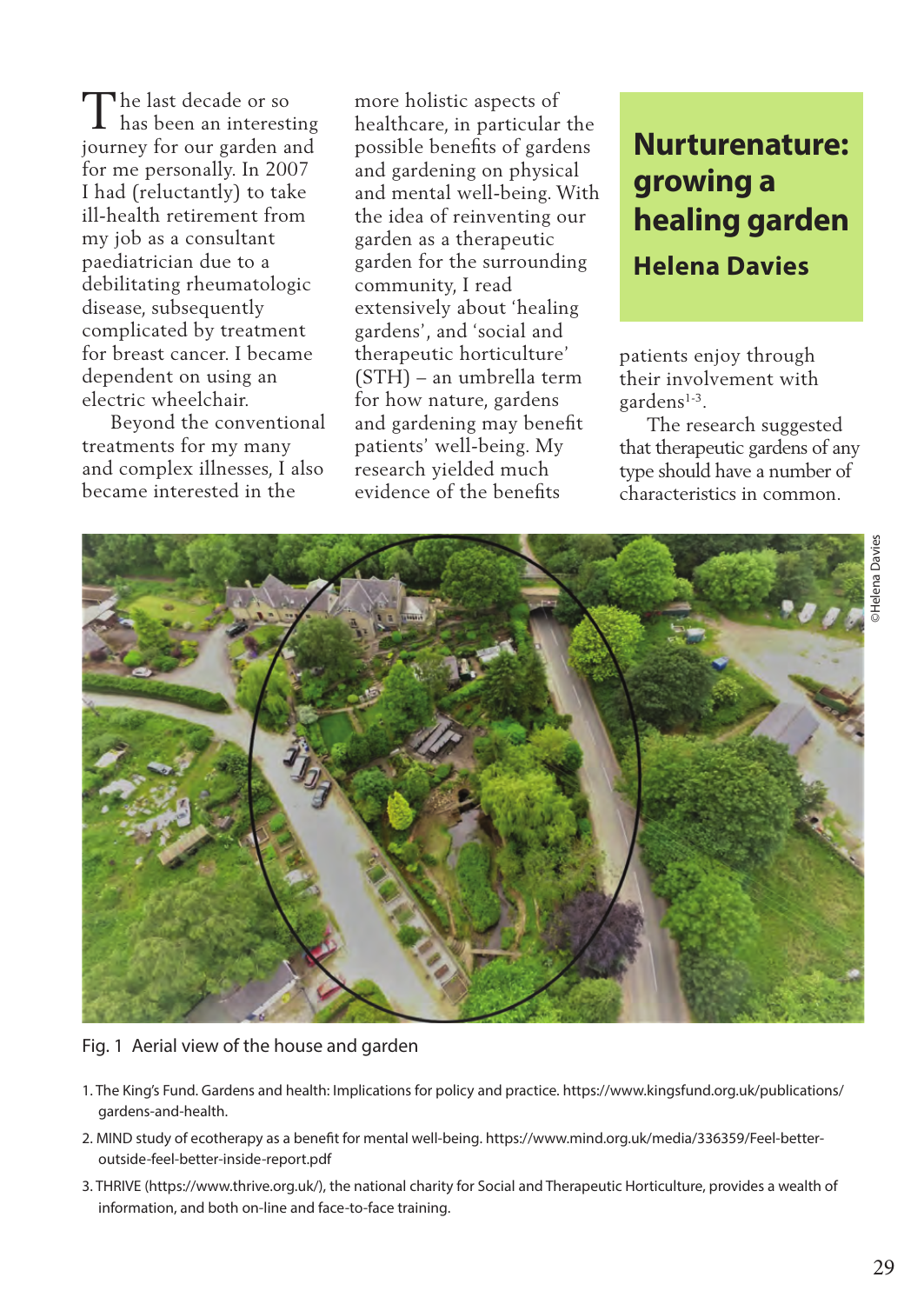

Fig. 2 *Allium schubertii*



Fig. 3 Hellebore hybrid

Planting should address all the visitors' senses: smell; touch; visual impact – both large and small scale; hearing (such as running water), and even taste, through access to edible produce grown on site. Plantings should include vibrant colours and soothing, calmer areas. Sculptures, whether manmade or as topiary, can provide additional interest. Also important are secluded seating areas for privacy or meditation, and shared seating areas to promote

social integration. Planting that encourages wildlife is also encouraged.

 A visit to Helmsley Walled Garden in North Yorkshire, which contains a therapeutic garden with two full-time therapeutic horticulturists, was a further source of inspiration for me. Its climate is similar to ours and so it provided specific guidance in regard to plants I could try.

 My research reinforced my intention to develop our garden as a healing garden which would be available to the local community. To this end, much of the existing planting was pulled up and, faced with largely empty beds, we undertook a radical redesign along the lines of 'good practice in healing gardens'.

 Our garden, in South Yorkshire near Sheffield, is just over an acre in size, with the house sitting approximately 9m above most of the garden. Figure 1 is an aerial photograph of the house and garden. The house itself is an old stationmaster's house, and at the back of the house is the old railway platform that has large, accessible, raised beds as well as numerous pots, which allow a wheelchair-bound person to garden independently. Pots are also good for individual 'showstoppers' such as *Allium schubertii*  (fig. 2) and eucomis.

The rest of the garden,

in front of the house, consists of a number of defined areas including a small woodland garden; a bed of grasses which provides tactile as well as visual interest; a bed containing mainly plants native to New Zealand (my family's country of origin); a hellebore bed (fig. 3); a vibrant 'hot' bed; and a pastel 'cool' bed. In addition, an area of the garden contains plants that have a medicinal history, such as yew and *Geranium sanguineum*. Yew clippings are still used in chemotherapy products (taxanes), while *G. sanguineum* was used historically to stop bleeding.

 The garden as a whole is surrounded by a stone wall which in places is up to 10m high. At the far end of the garden is a large pond, supplied by a culvert which runs under the track approaching the house and is in turn supplied by a reservoir about 5 miles away. Outflow from the pond then runs over a sluice and under the rest of the garden, the adjacent road and houses, and into the River Don. Yellow flag irises (*Iris pseudacorus*) thrive adjacent to the pond and a *Gunnera manicata* is expanding rapidly by the sluice.

 Steps descend from the house towards the more formal area of the garden which can also be accessed by a ramp from the path near the entrance gate.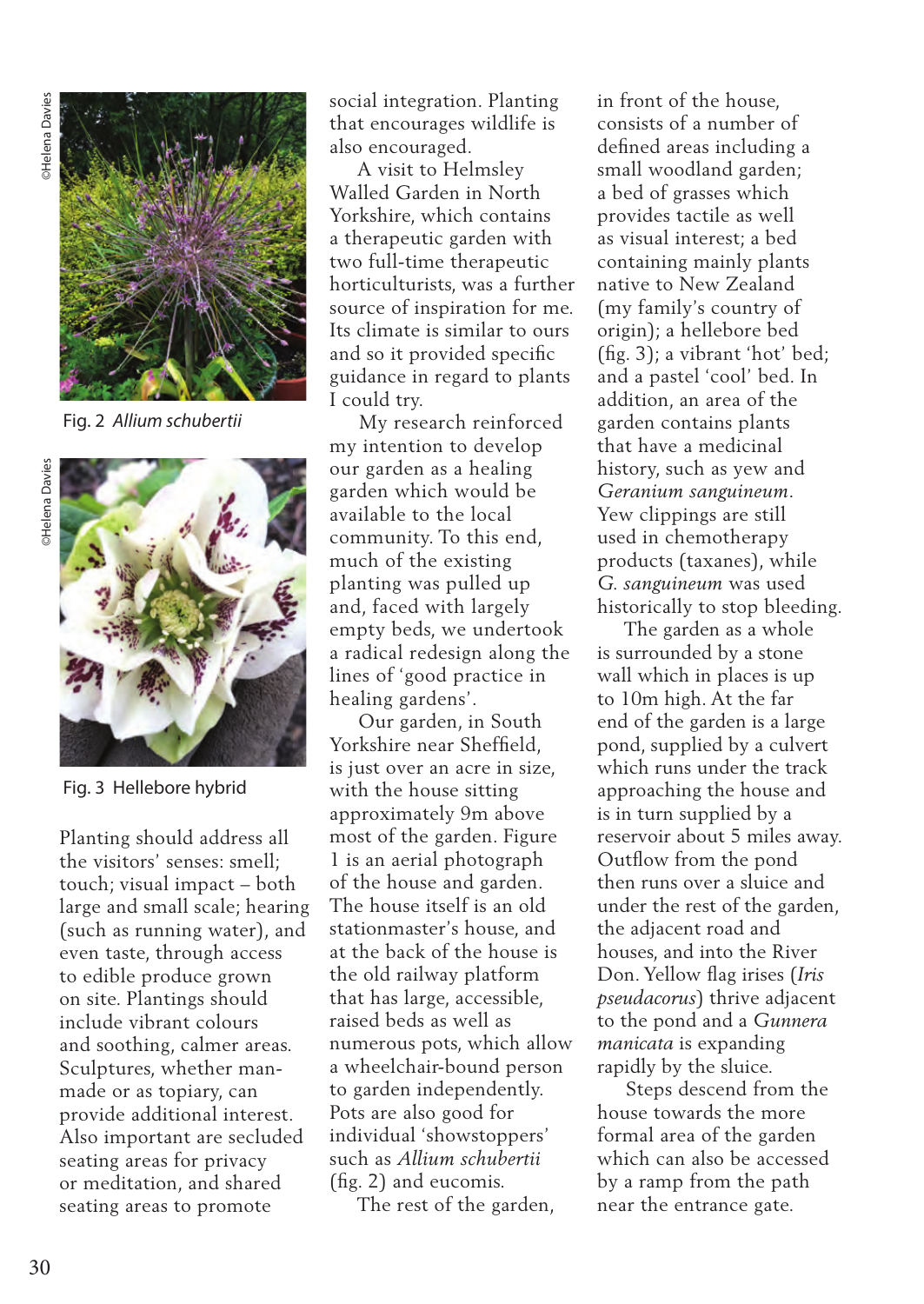

Fig. 4 Box topiary adjacent to the house

One of the features which survived the redesign was a collection of square box topiary bushes adjacent to the house (fig. 4). A boardwalk is currently being built to ease access from this more formal part of the garden to the garden's lowest point by the pond. We plan to build a Japanese garden adjacent to the boardwalk, which will include a secluded area for meditation. It will be planted with grasses such as *Hakonechloa macra*, topiarised pittosporum and *Ilex crenata* as well as trees including the weeping pear (*Pyrus salicifolia* 'Pendula'), chosen for its shape and scented flowers in spring. Also to feature are *Acer palmatum* Dissectum Viride Group, *Rhododendron stenopetalum* 'Linearifolium' with its curious spiderlike flowers (fig. 5) and *R*. 'Palestrina', in keeping with the simplicity of Japanese gardens. These are currently waiting patiently in pots to be planted.

The formal part of the

garden consists of a lawn divided by a path with pleached hornbeam on one side and a 'stepover' apple on the other (fig. 6). Both are underplanted with *Iris* 'Katharine Hodgkin' providing interest in early spring, followed by dwarf, white *Allium cowanii* and yellow *A. moly* 'Jeannine'. Subsequently, *Anthemis tinctoria*, both 'EC Buxton' and 'Kelwayi' provide longlasting interest, and the stepover provides delicious apples.

 The 'hot' bed features one of the visitors' favourite scented plants, the perennial *Cosmos atrosanguineus* CHOCAMOCHA (fig. 7). Arguably hardy further south, its hardiness is unpredictable here, though by mulching and planting in a reasonably sheltered spot, we have brought it through a couple of winters. This bed is surrounded by *Carex comans* 'Bronze Curls' and *Hakonechloa macra* to provide both tactile interest and an enclosing perimeter



Fig. 5 *Rhododendron* 

*stenopetalum* 'Linearifolium'



Fig. 6 Path with pleached hornbeam, apple stepover behind fencing & herbaceous underplanting



Fig. 7 *Cosmos atrosanguineus*  CHOCAMOCHA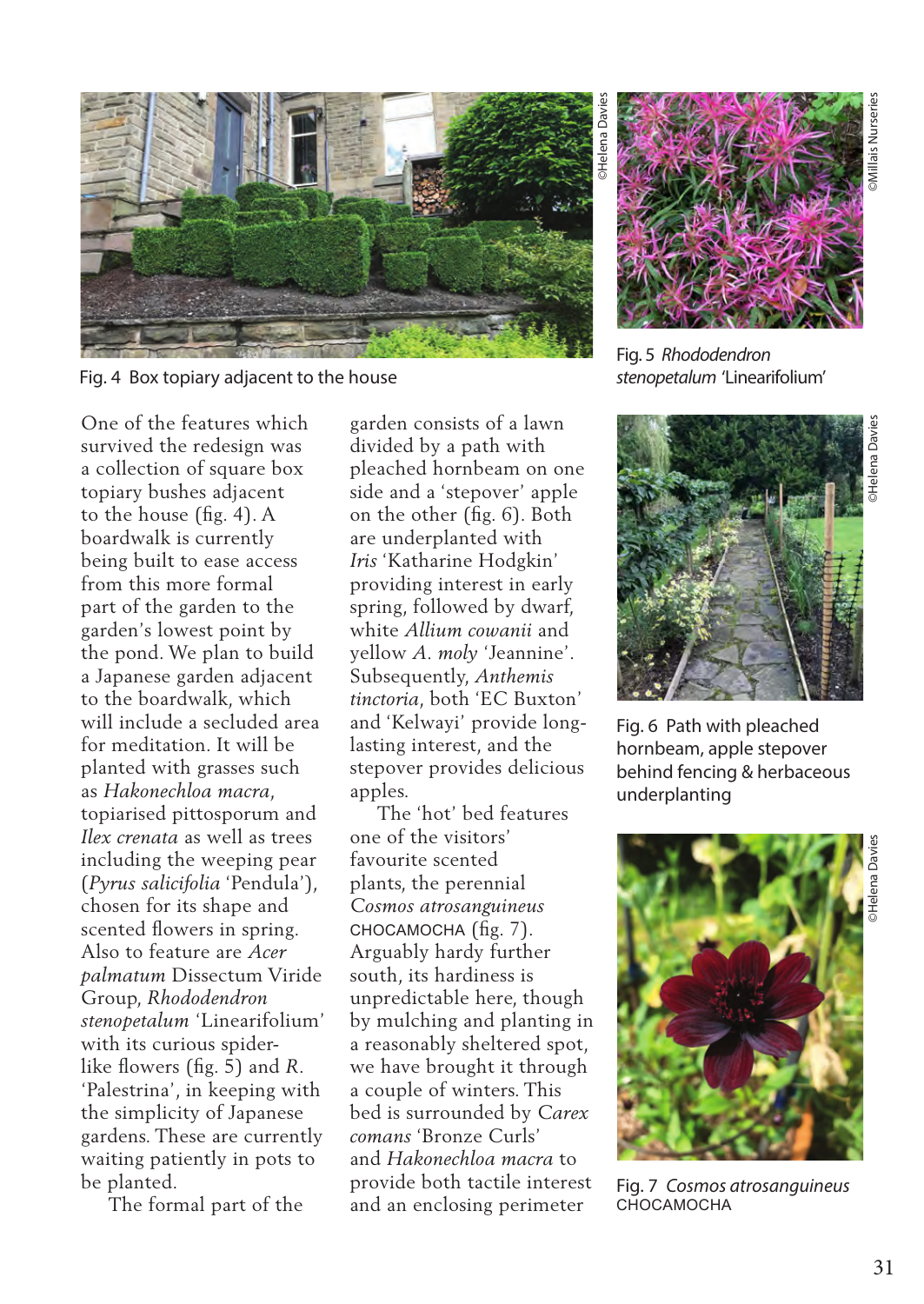

Fig. 8 *Hydrangea arborescens*  'Annabelle'



Fig. 9 *Cephalaria gigantea*



Fig. 10 *Lobularia* SNOW **PRINCESS** 

for the informal planting of the hot bed.

Architectural interest is provided by a large *Dicksonia antarctica* which, filled with straw and wrapped in fleece, happily survives our hardest frosts and snow. Other sources of 'hot' colour include the perennial *Lobelia cardinalis*  'Queen Victoria', longflowering *Geum* 'Mrs J Bradshaw', kniphofia, *Monarda* 'Cambridge Scarlet' and *Salvia* 'Hot Lips', the latter two also having scented foliage.

 In contrast to the 'hot' bed is a soothing 'cool' bed with predominantly white, silver and purple planting. In spring and early summer, white *Allium stipitatum* 'Mount Everest' contrasts with the dark-red *A. atropurpureum*, and the *A. sphaerocephalon* of the hot bed. *Physostegia virginiana* 'Alba' flowers through the summer and a growing *Hydrangea arborescens* 'Annabelle' makes a bigger impact each year with its stunning white spherical flowers (fig. 8).

 While *Verbena bonariensis* grows tall it doesn't dominate; planted both in the cool bed and the grass bed its narrow, branching stems allow it to be planted in front of, or in the midst of much smaller plants, without obscuring or overwhelming them. Elsewhere in the garden, tall but delicate *Cephalaria gigantea* (fig. 9) rises airily

above the grasses, reaching as much as 2m in height without support and, in another area, contrasts well with adjacent *Cynara cardunculus* with its blue flowers and large, silver, spiny leaves. Both were easily raised from seed.

 Other scented highlights in the garden include *Matthiola incana* 'Pillow Talk', *Lobularia* SNOW PRINCESS (fig. 10) with its intense honey aroma (like *Cosmos atrosanguinea* CHOCAMOCHA, the lobularia has proven itself surprisingly hardy so far and overwintered successfully), and a variety of roses, with *R.* GERTRUDE JEKYLL having a particularly strong traditional scent. *R*. 'Ferdinand Pichard', though only delicately scented, provides particular interest with its contrasting colours (fig. 11). *Camellia japonica* 'Candy Stripe' has similar mixed-colour blooms; they are one of the earliest sources of colour in spring.

 Extensive planting with evergreen shrubs ensures year-round interest throughout the garden. Some in the woodland, such as the yew archway and the box, have been here for many years and are structural features. Elsewhere pittosporum, *Ilex crenata*, corokia and muehlenbeckia were planted only 3 to 5 years ago, but are already making a statement. Having experienced some problems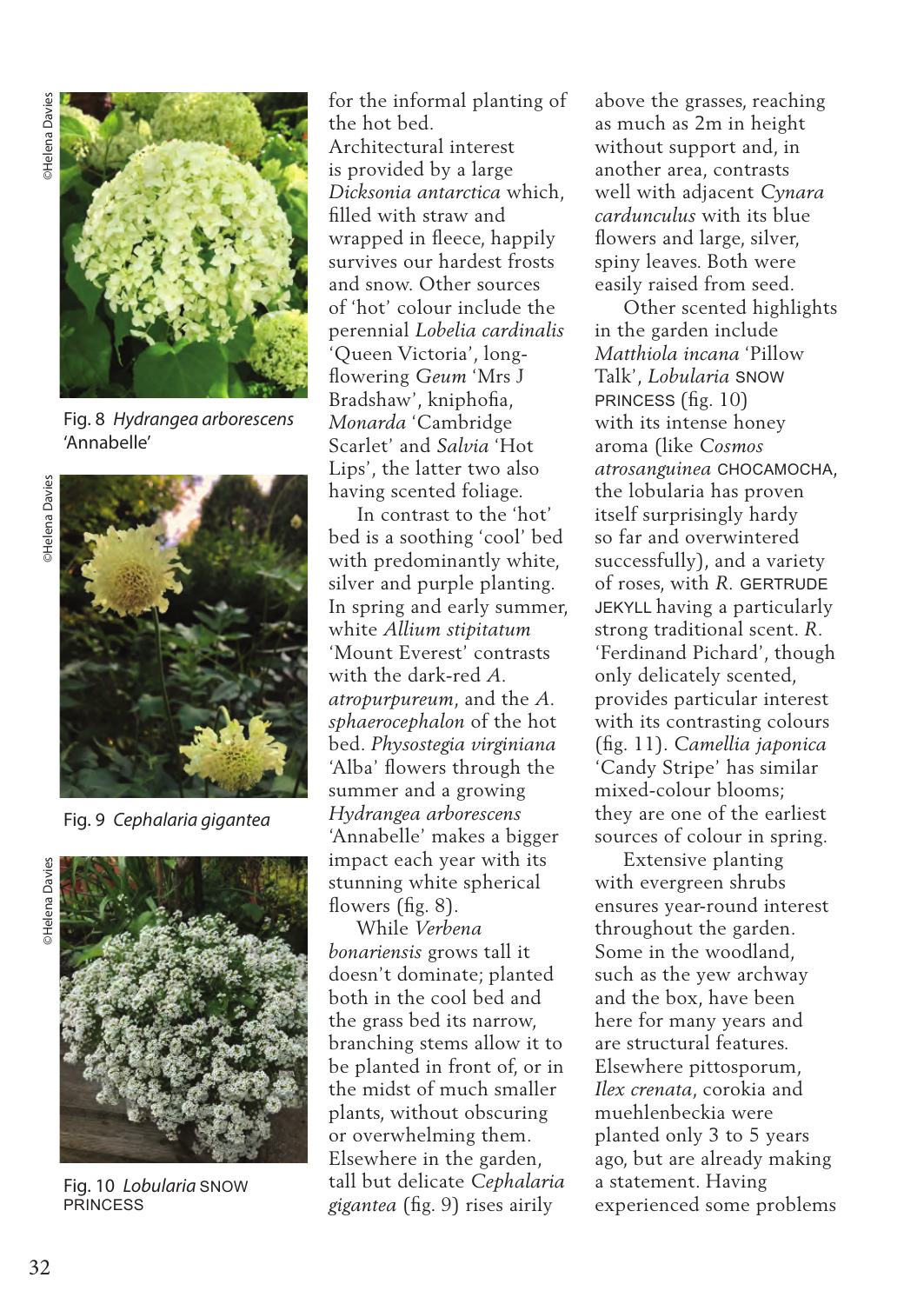with box blight, we now use *Ilex crenata* instead. *Corokia cotoneaster* (wirenetting plant), a New Zealand native, has a fascinating branching habit that reminds me (with my medical hat on) of the structure of DNA (fig. 12). Another New Zealander, *Muehlenbeckia complexa*  (maidenhair vine) climbs enthusiastically without needing wire ties or staking; it can also be trained into topiary shapes. These evergreen shrubs provide a formal contrast with the relatively informal planting within the herbaceous borders, in part inspired by the style of Piet Oudolf.

 Further year-round interest is provided by widespread use of heuchera; there are a number of varieties around the garden. While the flowers of some varieties are of value in themselves, it is the foliage that is the main source of interest, with a huge range of colours and leaf patterns. *Heuchera* 'Lime Marmalade' in the woodland provides a striking contrast to the generally dark background (fig. 13), and also to darkleaved varieties such as 'Plum Pudding' and *H. villosa* 'Palace Purple'. *H.* 'Lime Marmalade' is extremely hardy, ideal for our local climate, and is very popular at the plant sales. *Teucrium hircanicum* 'Purple Tails' has also thrived in the woodland despite the shade.

 The garden is still at an early stage and very much a work in progress. Nurturenature is now a registered charity, increasing our potential sources of funding to develop the garden further. Completing the boardwalk, improving pathways and providing handrails to facilitate access for the less physically able visitors are current priorities.

The Kenneth Black Bursary, generously provided last year by the HPS, helped ensure that we had sufficient plug plants to grow on and sell at plant sales, which are an important source of funding.

 We have organised a number of events in the garden including workshops such as 'Writing for healing' or 'Mindfulness, drawing and writing' (fig. 14). Besides these formal events, the garden can provide a place for activities such as reading in a secluded spot, meditating, gardening, or spending social time in a group setting. We are establishing links with a number of groups which could make use of the garden, including local school gardening clubs. We have begun discussing the possibility of working with local GPs to utilise social prescriptions. Social prescribing is a formal way for primary care services to refer patients to non-clinical services such as a walking group, tai chi, yoga, or just



Fig. 11 *Rosa* 'Ferdinand Pichard'



Fig. 12 *Corokia cotoneaster*



Fig. 13 *Heuchera* 'Lime Marmalade' in the woodland